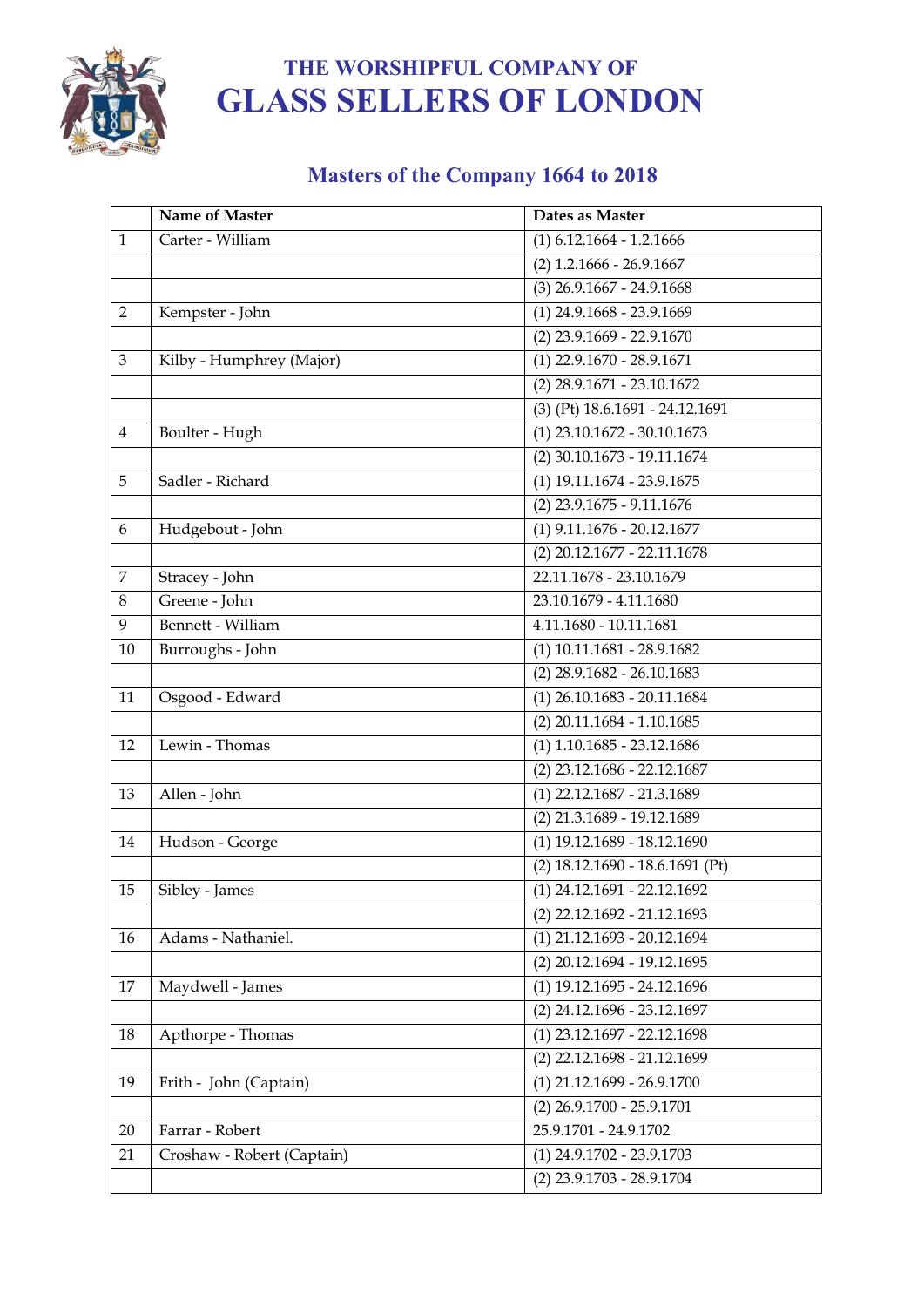

|        |                          | $(3)$ 28.9.1704 - 27.9.1705             |
|--------|--------------------------|-----------------------------------------|
| 22     | Maxey - Charles          | $(1)$ 27.9.1705 - 26.9.1706             |
|        |                          | $(2)$ 26.9.1706 - 25.9.1707             |
| 23     | Archer - John            | $(1)$ 25.9.1707 - 23.9.1708             |
|        |                          | (2) 23.9.1708 - 22.9.1709               |
| 24     | Eeles - Jacob            | 22.9.1709 - 28.9.1710                   |
| 25     | Steward - Benjamin       | 28.9.1710 - 27.9.1711                   |
| 26     | Dugdell - Abraham        | 27.9.1711 - 18.12.1712                  |
| 27     | Knapton - Samuel         | 18.12.1712 - 17.12.1713                 |
| 28     | Sheppard - Philip        | 17.12.1713 - 30.9.1714                  |
| 29     | Chorley - Henry          | $(1)$ 30.9.1714 - 22.9.1715             |
|        |                          | (2) (Pt) 19.6.1729 - 2.10.1729          |
| 30     | Bromley - Richard        | 22.9.1715 - 27.9.1716                   |
| 31     | Lund - James (Captain)   | 27.9.1716 - 26.9.1717                   |
| 32     | Hudgebout - James        | 26.9.1717 - 18.12.1718                  |
| 33     | Watkinson - Samuel       | 18.12.1718 - 24.9.1719                  |
| 34     | Clarke - Jonathan (Snr.) | 24.9.1719 - 22.9.1720                   |
| 35     | Portsmouth - William     | 22.9.1720 - 28.9.1721                   |
| 36     | Eeles - Markham          | 28.9.1721 - 27.9.1722                   |
| 37     | Maydwell - Glysson       | $(1)$ 27.9.1722 - 26.9.1723             |
|        |                          | (2) 26.9.1723 - 24.9.1724               |
| 38     | Newman - Fossett         | 24.9.1724 - 9.9.1725                    |
| 39     | Wells - Samuel           | 9.9.1725 - 22.12.1726                   |
| 40     | Aspley - Fluellin        | 22.12.1726 - 28.9.1727                  |
| 41     | Emerson - William        | 28.9.1727 - 26.9.1728                   |
| 42     | Bretland - Benjamin      | 26.9.1728 - 19.6.1729 (Pt)              |
| 43     | Croshaw - John           | 2.10.1729 - 1.10.1730                   |
| 44     | Pluckrose - Joseph       | 1.10.1730 - 23.9.1731                   |
| 45     | Stanton - Frederick      | 23.9.1731 - 28.9.1732                   |
| 46     | Savage - Charles         | 28.9.1732 - 27.9.1733                   |
| 47     | Pugh - Maurice           | 27.9.1733 - 26.9.1734                   |
| 48     | Mackelcan - Herman       | 26.9.1734 - 25.9.1735                   |
| 49     | Steward - John           | 25.9.1735 - 12.10.1736                  |
| $50\,$ | Howard - Philip          | 12.10.1736 - 22.12.1737                 |
| 51     | Cartony - Joseph         | (1) 22.12.1737-28.9.1738                |
|        |                          | (2) (Pt) 19.3.1761 - 17.12.1761         |
| 52     | Fleetwood - John (Snr.)  | $(1)$ 28.9.1738 - 27.9.1739             |
|        |                          | (2) 27.9.1739 - 25.9.1740               |
| 53     | Chorley - Samuel         | 25.9.1740 - 24.9.1741                   |
| 54     | Akerman - John           | 24.9.1741 - 23.9.1742                   |
| 55     | Clarke - Jonathan (Jnr.) | $(1)$ 23.9.1742 - 22.9.1743             |
|        |                          | $\overline{(2)}$ 17.12.1761 - 28.9.1762 |
| 56     | Turner - James           | 22.9.1743 - 27.9.1744                   |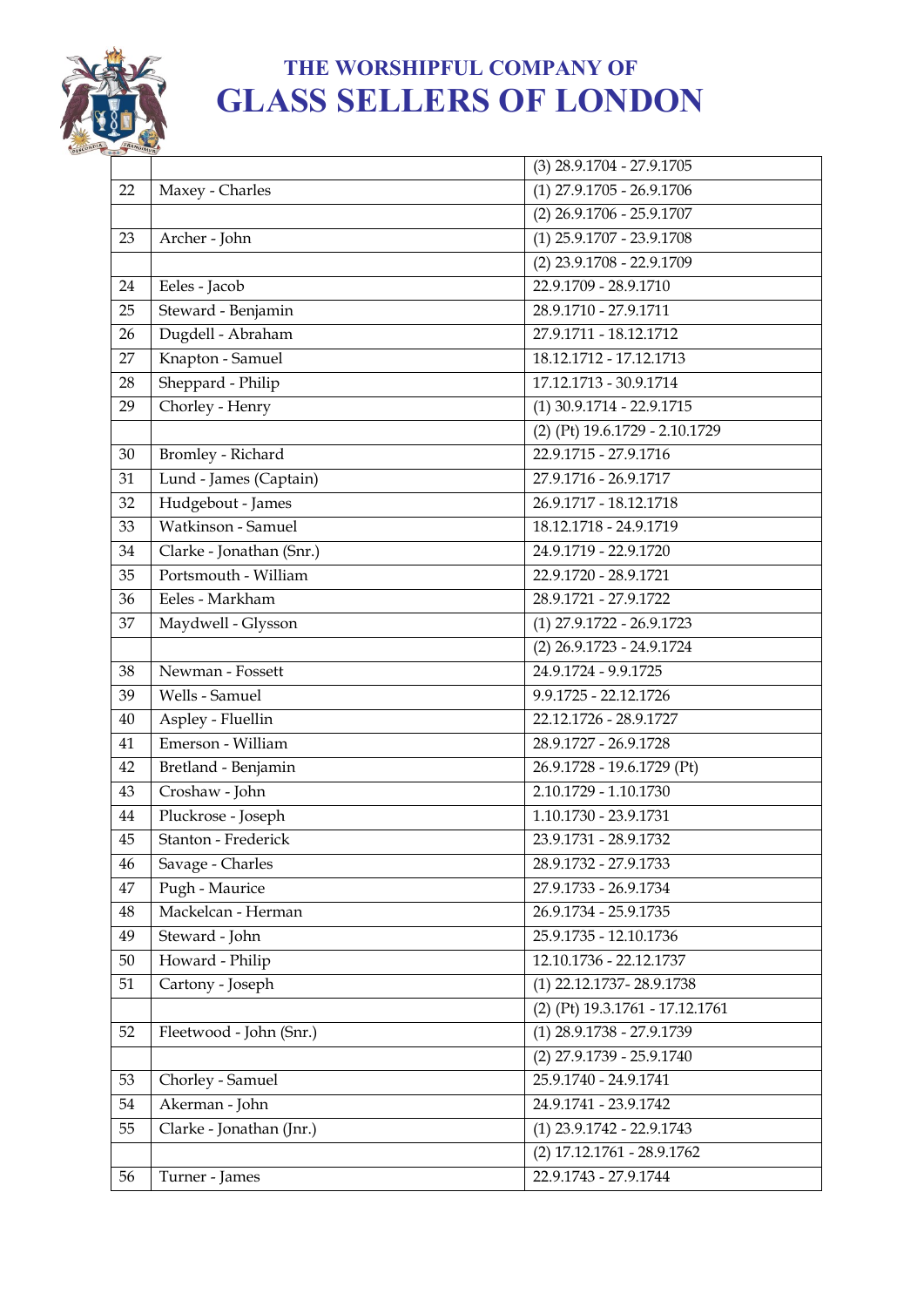

| 57 | Ferrian - William       | $(1)$ 27.9.1744 - 26.9.1745  |
|----|-------------------------|------------------------------|
|    |                         | $(2)$ 26.9.1745 - 25.9.1746  |
| 58 | Abbis - James           | 25.9.1746 - 24.12.1747       |
| 59 | Farrar - Richard        | 24.12.1747-22.9.1748         |
| 60 | Watson - Robert         | 22.9.1748 - 28.9.1749        |
| 61 | Cotterell - John        | $(1)$ 28.9.1749 - 27.9.1750  |
|    |                         | $(2)$ 24.9.1767 - 22.9.1768  |
| 62 | Ockelshaw - Thomas      | 27.9.1750 - 26.9.1751        |
| 63 | Scarlett - Anthony      | 26.9.1751 - 28.9.1752        |
| 64 | Elliott - James         | 28.9.1752 - 20.12.1753       |
| 65 | Ricards - Richard       | 20.12.1753 - 26.9.1754       |
| 66 | Scrivener - John        | 26.9.1754 - 25.9.1755        |
| 67 | Garrett - John          | $(1)$ 25.9.1755 - 23.9.1756  |
|    |                         | $(2)$ 26.9.1771 - 24.9.1772  |
| 68 | Akerman - Isaac         | 23.9.1756 - 22.9.1757        |
| 69 | Hambly - Peter          | 22.9.1757-28.9.1758          |
| 70 | Appleby - George        | 28.9.1758 - 27.9.1759        |
| 71 | Hillebrant - Bernard    | 27.9.1759 - 25.9.1760        |
| 72 | Ricards - William       | 25.9.1760 - 19.3.1761 (Pt)   |
| 73 | Lambden - Edward        | 28.9.1762 - 22,9.1763        |
| 74 | Paitfield - James       | 22.9.1763 - 27.9.1764        |
| 75 | Fleetwood - Robert      | $(1)$ 27.9.1764 - 26.9.1765  |
|    |                         | $(2)$ 26.9.1765 - 18.12.1766 |
| 76 | Fleetwood - John (Jnr.) | $(1)$ 18.12.1766 - 24.9.1767 |
|    |                         | (2) 25.9.1783 - 17.11.1784   |
| 77 | Aldersey - William      | 22.9.1768 - 14.12.1769       |
| 78 | Hodgson - Thomas        | $(1)$ 14.12.1769 - 27.9.1770 |
|    |                         | (2) 24.9.1778 - 23.9.1779    |
| 79 | Eltington - Israel      | 27.9.1770 - 26.9.1771        |
| 80 | Horne - Abiall          | 24.9.1772 - 16.12.1773       |
| 81 | Lavie - German          | 16.12.1773 - 15.12.1774      |
| 82 | Aldersey - Thomas       | 15.12.1774 - 28.9.1775       |
| 83 | Newcome - Robert        | $(1)$ 28.9.1775 - 20.3.1777  |
|    |                         | (2) 18.12.1788 - 17.12.1789  |
| 84 | Clarke - Jasper         | 20.3.1777 - 25.9.1777        |
| 85 | Thompson - John         | 25.9.1777 - 24.9.1778        |
| 86 | Clarke - Edward         | 23.9.1779 - 18.12.1780       |
| 87 | Shone - William         | 18.12.1780 - 27.9.1781       |
| 88 | Jackson - Richard       | $(1)$ 27.9.1781 - 26.9.1782  |
|    |                         | $(2)$ 22.3.1792 - 20.12.1792 |
| 89 | Donaldson - Payler      | $(1)$ 26.9.1782 - 25.9.1783  |
|    |                         | (2) 20.12.1792 - 19.12.1793  |
| 90 | Levy - John             | 17.11.1784 - 22.9.1785       |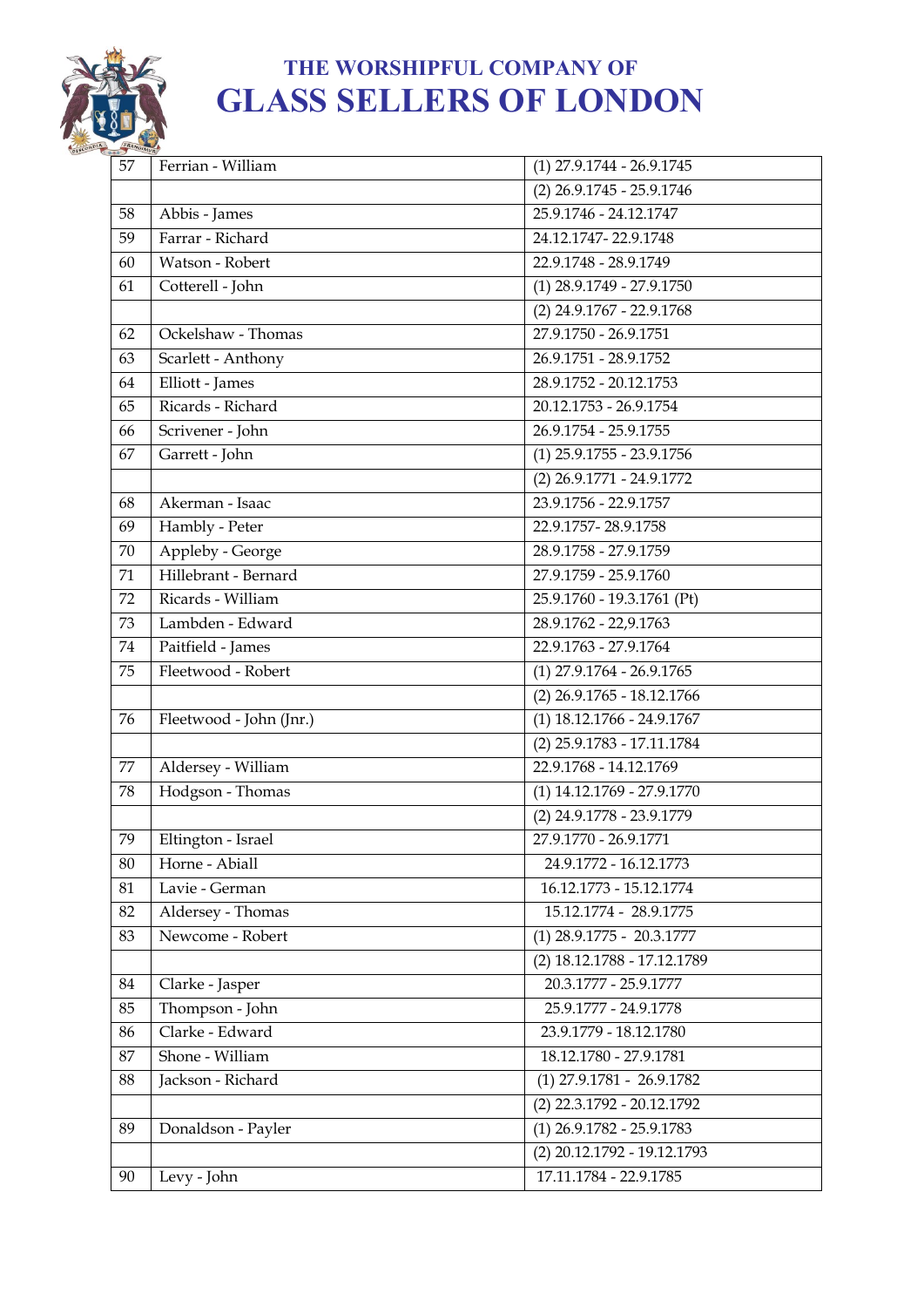

| 91  | Shaw - James                      | 22.9.1785 - 14.12.1786        |
|-----|-----------------------------------|-------------------------------|
| 92  | Cotterell - William               | 14.12.1786 - 20.12.1787       |
| 93  | Sawyer - John Martin              | $(1)$ 20.12.1787 - 18.12.1788 |
|     |                                   | $(2)$ 15.12.1803 - 21.3.1805  |
| 94  | Blades - John                     | $(1)$ 17.12.1789 - 16.12.1790 |
|     | (Sheriff 1812/13)                 | (2) 15.12.1808 - 14.12.1809   |
|     |                                   | (3) 16.12.1824 - 22.12.1825   |
| 95  | Barrow - William                  | 16.12.1790 - 22.3.1792        |
| 96  | $\overline{\text{Mason - Miles}}$ | 19.12.1793 - 18.12.1794       |
| 97  | Hewson - William                  | 18.12.1794 - 17.12.1795       |
| 98  | Cotterell - Charles               | 17.12.1795 - 15.12.1796       |
| 99  | Stubbs - Thomas                   | (1) 15.12.1796 - 14.12.1797   |
|     |                                   | $(2)$ 21.3.1805 - 19.12.1805  |
| 100 | Walker - Charles                  | (1) 14.12.1797 - 20.12.1798   |
|     |                                   | $(2)$ 19.12.1805 - 18.12.1806 |
| 101 | Walker - George Bourchier         | 20.12.1798 - 26.9.1799        |
| 102 | Field - Benjamin                  | 26.9.1799 - 25.9.1800         |
| 103 | Boucher - William                 | 25.9.1800 - 17.12.1801        |
| 104 | Gray - John                       | $(1)$ 17.12.1801 - 16.12.1802 |
|     |                                   | (2) 14.12.1809 - 20.12.1810   |
| 105 | Hopkins - Martin                  | $(1)$ 16.12.1802 - 15.12.1803 |
|     |                                   | (2) 24.3.1814 - 15.12.1814    |
| 106 | Kendall - Robert Haskins          | 18.12.1806 - 24.9.1807        |
| 107 | Sewell - James                    | 24.9.1807 - 15.12.1808        |
| 108 | Elliott - Robert                  | (1) 20.12.1810 - 19.12.1811   |
|     |                                   | (2) 15.12.1814 - 14.12.1815   |
|     |                                   | (3) 17.12.1818 - 10.12.1819   |
|     |                                   | (4) 15.12.1831 - 20.12.1832   |
| 109 | Goldham - John                    | 19.12.1811 - 17.12.1812       |
| 110 | Highmore - Anthony                | 17.12.1812 - 24.3.1814        |
| 111 | Blades - Robert                   | 14.12.1815 - 19.12.1816       |
| 112 | Tuchin - Thomas                   | 19.12.1816 - 18.12.1817       |
| 113 | Blackett - John                   | 18.12.1817 - 17.12.1818       |
| 114 | Martin - Thomas                   | 10.12.1819 - 14.12.1820       |
| 115 | Green - James (Snr.)              | 14.12.1820 - 20.12.1821       |
| 116 | Blackett - James                  | 20.12.1821 - 20.3.1823        |
| 117 | Wilson - Thomas MP                | 20.3.1823 - 18.12.1823        |
| 118 | Ibell - William                   | 18.12.1823 - 16.12.1824       |
| 119 | Morley - Mark                     | 22.12.1825 - 14.12.1826       |
| 120 | Proctor - Joseph                  | $(1)$ 14.12.1826 - 20.12.1827 |
|     |                                   | $(2)19.3.1835 - 17.12.1835$   |
| 121 | Clay - William (Snr.)             | 20.12.1827 - 18.12.1828       |
| 122 | Clarke - William                  | 18.12.1828 - 17.12.1829       |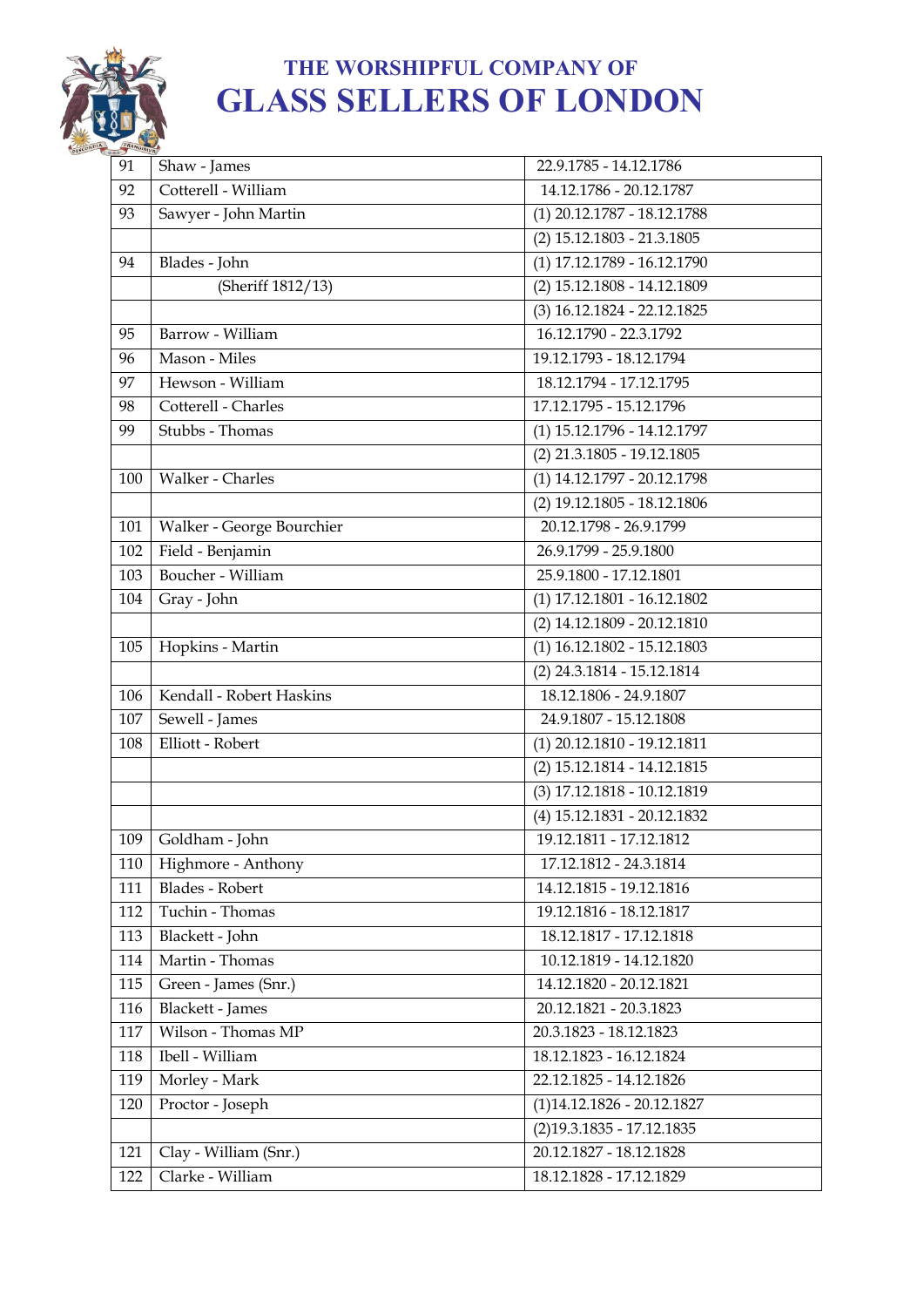

| 123 | Ralph - James                            | 17.12.1829 - 16.12.1830         |
|-----|------------------------------------------|---------------------------------|
| 124 | Crook - William                          | 16.12.1830 - 15.12.1831         |
| 125 | Barber - William                         | (1) 20.12.1832 - 19.12.1833     |
|     |                                          | (2) 19.12.1844 - 18.12.1845     |
| 126 | Elliott - William Frank                  | 19.12.1833 - 19.3.1835          |
| 127 | <b>Burnell</b> - Thomas                  | $(1)$ 17.12.1835 - 22.12.1836   |
|     |                                          | (2) 15.12.1842 - 14.12.1843     |
| 128 | Moser - John                             | $(1)$ 22.12.1836 - 22.3.1838    |
|     |                                          | $(2)$ 22.3.1838 - 20.12.1838    |
| 129 | Allen - Thomas                           | (1) 20.12.1838 - 19.12.1839     |
|     |                                          | (2) 19.12.1839 - 19.12.1840     |
| 130 | Manuelle - Charles                       | (1) 19.12.1840 - 16.12.1841     |
|     |                                          | (2) 16.12.1841 - 15.12.1842     |
| 131 | Clay - William $(\overline{Jnr.})$       | 14.12.1843 - 19.12.1844         |
| 132 | Leggatt - Henry                          | 18.12.1845 - 17.12.1846         |
| 133 | Leeks - Edward Frederick                 | $(1)$ 17.12.1846 - 16.12.1847   |
|     |                                          | (2) 17.12.1863 - ?.12.1864      |
|     |                                          | $(3)$ ?.12.1864 - ?.11.1865(D)  |
|     |                                          | No Master Nov 1865 - 19.12.1866 |
| 134 | Green - Joseph George                    | 16.12.1847 - 14.12.1848         |
| 135 | Howse - Thomas                           | (1) 14.12.1848 - 20.12.1849     |
|     |                                          | (2) 17.12.1857 - 24.3.1859      |
|     |                                          | (3) 19.12.1866 - 18.12.1867     |
|     |                                          | (4) 18.12.1867 - 23.12.1868     |
| 136 | Lamb - James                             | $(1)$ 20.12.1849 - 19.12.1850   |
|     |                                          | (2) 24.3.1859 - 15.12.1859      |
| 137 | Maynard - Robert                         | 19.12.1850 - 18.12.1851         |
| 138 | Green - James (Jnr.)                     | 18.12.1851 - 16.12.1852         |
| 139 | Tomkins - Benjamin Albin                 | 16.12.1852 - 15.12.1853         |
| 140 | Mowlem - John                            | $(1)$ 15.12.1853 - 14.12.1854   |
|     |                                          | (2) 19.3.1856 - 19.3.1857       |
| 141 | Henbrey - Charles                        | 14.12.1854 - 19.3.1856          |
| 142 | Lucas - John Carter                      | 19.3.1857 - 17.12.1857          |
| 143 | Burt - George (Snr.)<br>(Sheriff 1878/9) | $(1)$ 15.12.1859 - 20.12.1860   |
|     |                                          | $(2)$ 23.12.1868 - 23.12.1869   |
| 144 | Freeman - Joseph                         | $(1)$ 20.12.1860 - 19.12.1861   |
|     |                                          | (2) 22.12.1870 - 20.12.1871     |
| 145 | Blackett - Frank William                 | (1) 19.12.1861 - 18.12.1862     |
|     |                                          | (2) 18.12.1862 - 17.12.1863     |
|     |                                          | (3) 23.12.1869 - 22.12.1870     |
| 146 | Browse - Henry (Snr.)                    | 20.12.1871 - 19.12.1872         |
| 147 | Burt - John Mowlem (Later Sir 1902)      | 19.12.1872 - 18.12.1873         |
| 148 | Browse - Henry (Jnr.)                    | 18.12.1873 - 4.12.1874          |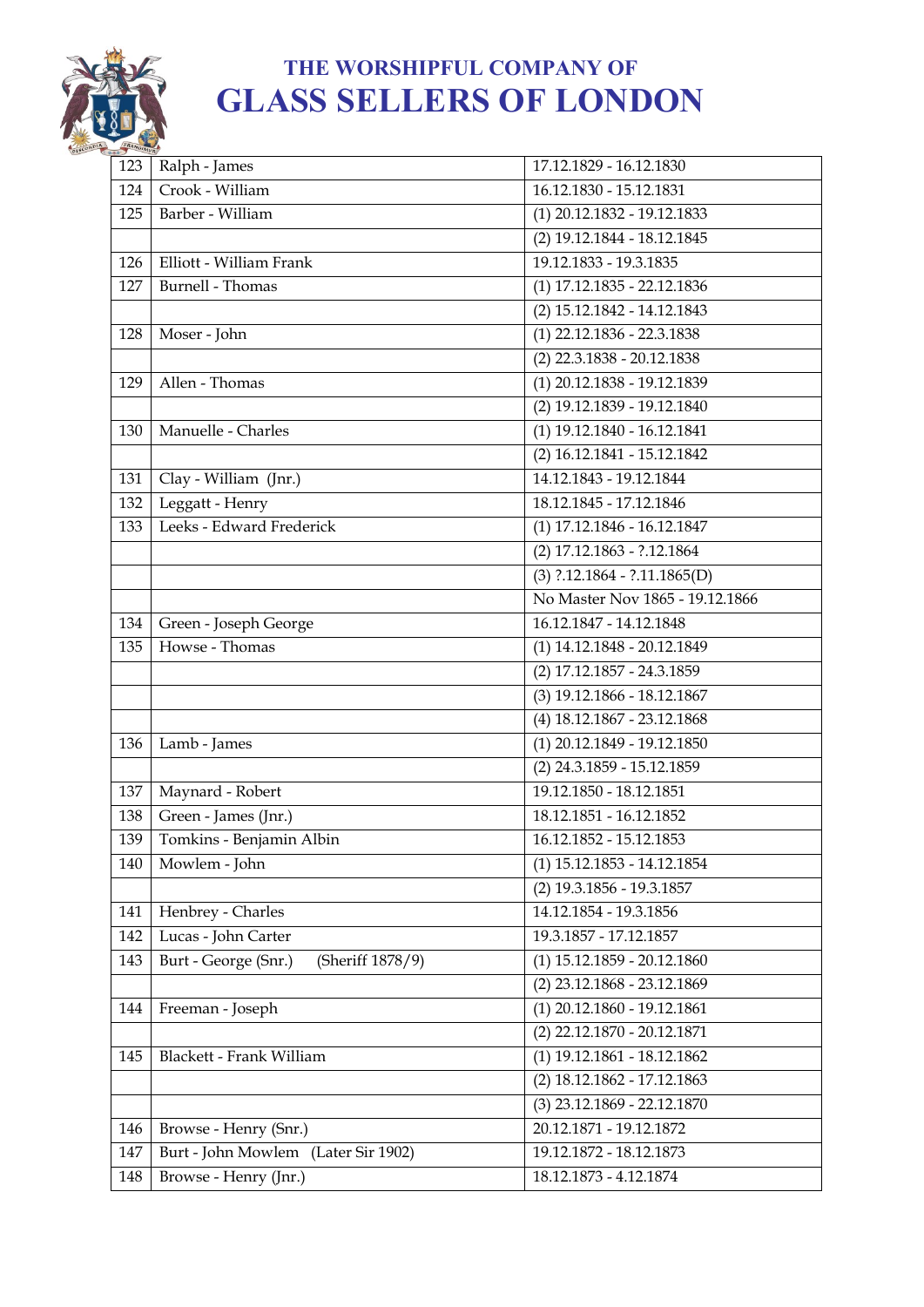

| 149 | Docwra - Thomas                            | 4.12.1874 - 14.12.1875        |
|-----|--------------------------------------------|-------------------------------|
| 150 | Abbott - John                              | 14.12.1875 - 20.12.1876       |
| 151 | Eley - Charles                             | 20.12.1876 - 21.12.1877       |
| 152 | Ratcliffe - Thomas Wrake                   | 21.12.1877 - 19.12.1878       |
| 153 | Nock - George Goodwin                      | 19.12.1878 - 19.12.1879       |
| 154 | Ramsey - William                           | 19.12.1879 - 16.12.1880       |
| 155 | Smith - George Hinde                       | 16.12.1880 - 22.12.1881       |
| 156 | Wimble - William                           | 22.12.1881 - 21.12.1882       |
| 157 | Stone - John Benjamin JP. (Later Sir MP.)  | 21.12.1882 - 19.12.1883       |
| 158 | Crickmay - George Rackshaw                 | 19.12.1883 - 4.12.1884        |
| 159 | Taylor - William George                    | 4.12.1884 - 18.12.1885        |
| 160 | <b>Blackett - Ernest Charles</b>           | 18.12.1885 - 23.12.1886       |
| 161 | Hopkins - George                           | $(1)$ 23.12.1886 - 22.12.1887 |
|     |                                            | (2) 22.12.1887 - 20.12.1888   |
|     |                                            | $(3)$ 20.12.1888 - 21.2.1890  |
| 162 | Freeman - William Robert                   | 21.2.1890 - 17.12.1890        |
| 163 | Sugg - William Thomas                      | 17.12.1890 - 18.11.1891       |
| 164 | Holme - Charles                            | 18.11.1891 - 16.3.1893        |
| 165 | Liberty - Arthur Lasenby (Later Sir 1913)  | 16.3.1893 - 21.12.1893        |
| 166 | Burt - George (Jnr.)                       | 21.12.1893 - 6.12.1894        |
| 167 | Smith - Francis James                      | 6.12.1894 - 19.12.1895        |
| 168 | Harris - Henry Graham                      | (1) 19.12.1895 - 17.12.1896   |
|     |                                            | (2) 17.12.1896 - 23.12.1897   |
| 169 | Green - Thomas Lampard                     | (1) 23.12.1897 - 22.12.1898   |
|     |                                            | (2) 21.12.1899 - 20.12.1900   |
|     |                                            | (3) 20.12.1906 - 19.12.1907   |
|     |                                            | (4) 14.12.1910 - 21.12.1911   |
| 170 | Moore - John                               | 22.12.1898 - 21.12.1899       |
| 171 | Ross - William Dallas                      | $(1)$ 20.12.1900 - 12.12.1901 |
|     |                                            | (2) 23.12.1913 - 23.12.1914   |
| 172 | Tannett-Walker - Frederick William         | 12.12.1901 - 18.12.1902       |
| 173 | Messenger - George Adolphus                | 18.12.1902 - 17.12.1903       |
| 174 | Hunter - Walter                            | 17.12.1903 - 22.12.1904       |
| 175 | Woodward - William FRIBA.                  | 22.12.1904 - 21.12.1905       |
| 176 | Biggs - Thomas Woodbridge                  | 21.12.1905 - 20.12.1906       |
| 177 | Wild - Ernest E. (Later Sir (1917) KC.MP.) | $(1)$ 19.12.1907 - 16.12.1908 |
|     |                                            | (2) 14.1.1919 - 2.1.1920      |
| 178 | Griffiths - Thomas Herbert                 | 16.12.1908 - 20.12.1909       |
| 179 | Owen - Charles Maynard                     | 20.12.1909 - 14.12.1910       |
| 180 | Burmester - J. William Stanley             | (1) 21.12.1911 - 19.12.1912   |
|     | FRIBA., FSI.                               | (2) 19.12.1912 - 23.12.1913   |
| 181 | Lock - William Henry                       | (1) 23.12.1914 - 23.12.1915   |
|     |                                            | (2) 23.12.1915 - 21.12.1916   |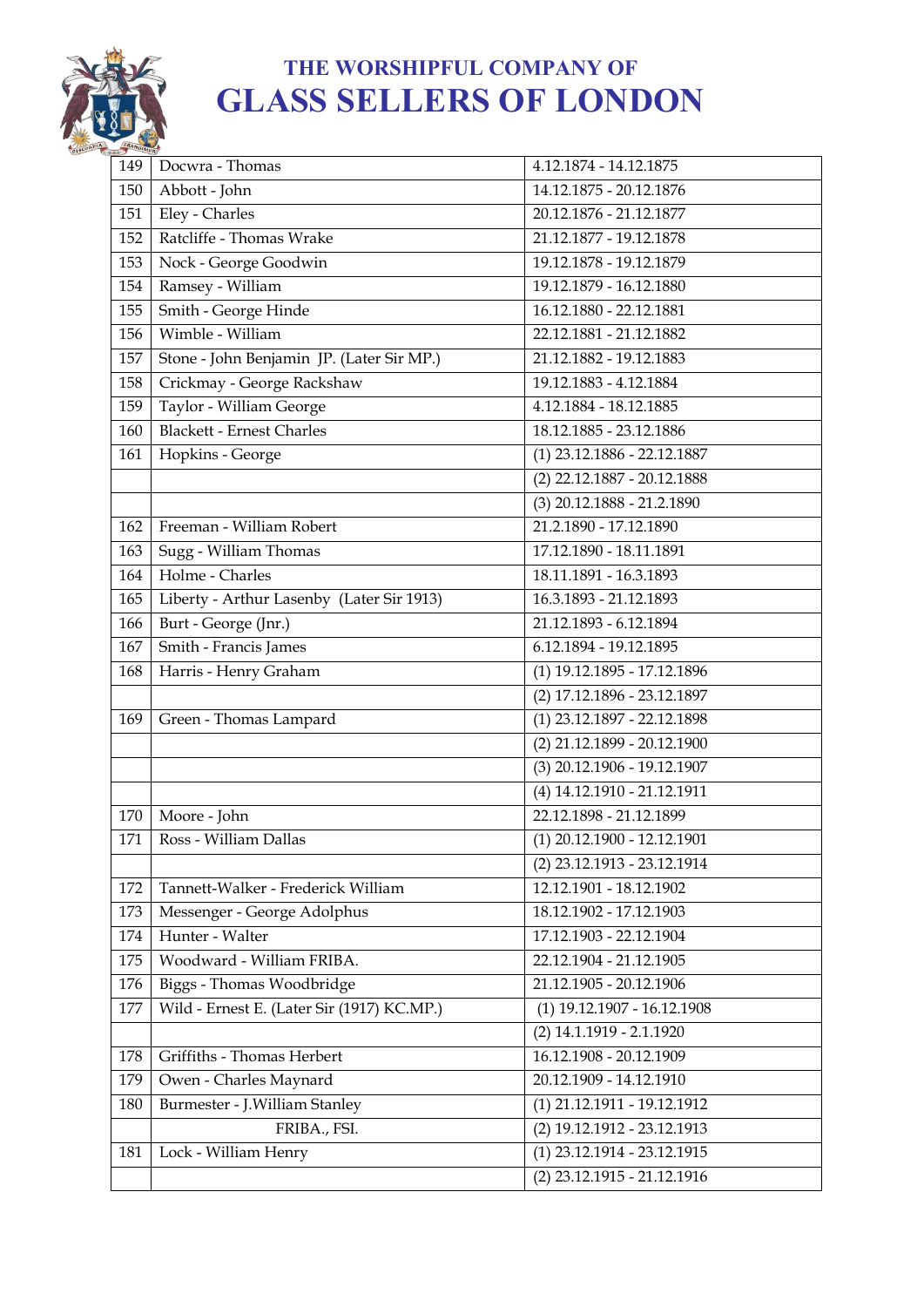

|     |                                                                             | (3) 21.12.1916 - 20.12.1917   |
|-----|-----------------------------------------------------------------------------|-------------------------------|
|     |                                                                             | (4) 20.12.1917 - 14.1.1919    |
| 182 | Bomer - Edward (Surname changed by Deed Poll<br>from Boehmer 23.3.1916.)    | 2.1.1920 - 24.1.1921          |
| 183 | Ide - William                                                               | 24.1.1921 - 20.1.1922         |
| 184 | Marks - Hyam                                                                | 20.1.1922 - 19.1.1923         |
| 185 | Lyle-Samuel - Alexander MP.                                                 | 19.1.1923 - 8.2.1924          |
| 186 | Horwood - Dr.Cuthbert Baring DSc.MICE.                                      | 8.2.1924 - 18.12.1924         |
| 187 | Thwaites - Henry (Harry) John                                               | 18.12.1924 - 11.12.1925       |
| 188 | Howard - Alexander Liddon JP.                                               | $(1)$ 11.12.1925 - 17.11.1926 |
|     |                                                                             | (2) 17.11.1926 - 22.12.1927   |
|     |                                                                             | (3) 11.12.1936 - 14.12.1937   |
|     | (Acted as Deputy Master when Major                                          | (Dep) 28.3.1940 - 20.12.1940  |
|     | B.M.Cloutman called up for the War)                                         | (4) 20.12.1940 - 17.12.1941   |
|     |                                                                             | (5) 17.12.1941 - 16.12.1942   |
|     |                                                                             | (6) 16.12.1942 - 15.12.1943   |
|     |                                                                             | (7) 15.12.1943 - 13.12.1944   |
| 189 | Ball - Charles Francis CBE., JP.                                            | 22.12.1927 - 20.12.1928       |
| 190 | Hale - William                                                              | 20.12.1928 - 19.12.1929       |
| 191 | Vernon - William Allen                                                      | 19.12.1929 - 12.12.1930       |
| 192 | Larkin - Herbert Benjamin George CBE.                                       | 12.12.1930 - 16.12.1931       |
| 193 | Dredge - Robert James                                                       | 16.12.1931 - 16.12.1932       |
| 194 | Clark - Harry Edgar FCA.                                                    | 16.12.1932 - 15.12.1933       |
| 195 | Myhill - Frederick Robert FRICS.                                            | 15.12.1933 - 12.12.1934       |
| 196 | Nathan - Major Cyril Herbert                                                | 12.12.1934 - 4.12.1935        |
| 197 | Hamp - Stanley Hinge FRIBA.                                                 | 4.12.1935 - 11.12.1936        |
| 198 | Thompson - Major John William Howard                                        | 14.12.1937-14.12.1938         |
| 199 | Dove - Lt.-Col. William Watkins FSA.                                        | 14.12.1938 - 13.12.1939       |
| 200 | Cloutman - Major Brett MacKay VC., MC. (later<br>His Honour Sir Brett. QC.) | $(1)$ 13.12.1939 - 28.3.1940  |
|     |                                                                             | $(2)$ 7.12.1965 - 14.12.1966  |
| 201 | Ball - Major Charles James Prior                                            | 13.12.1944 - 19.12.1945       |
|     | DSO., MC.                                                                   |                               |
| 202 | Rawlinson - Arthur Edward                                                   | 19.12.1945 - 18.12.1946       |
| 203 | Oates - Herbert FCIS.                                                       | 18.12.1946 - 17.12.1947       |
| 204 | Hall - Instructor Rear Admiral Sir Arthur Edward<br>KCB.,CB.                | 17.12.1947 - 15.12.1948       |
| 205 | Bacon - William Nehemiah BSc., CC.                                          | 15.12.1948 - 13.12.1949       |
| 206 | Clark - Harry Kenneth Sutton BA., FCA.                                      | 13.12.1949 - 12.12.1950       |
| 207 | Allen - William Gilbert FCA.                                                | 12.12.1950 - 6.12.1951        |
|     | (Sheriff 1955/56)                                                           |                               |
| 208 | Lyon - Kenneth CB., CBE.                                                    | 6.12.1951 - 10.12.1952        |
| 209 | Huxley - Henry Clive                                                        | 10.12.1952 - 9.12.1953        |
| 210 | Bruce - Stanley M. Rt Hon 1st Viscount Bruce of                             | 9.12.1953 - 8.12.1954         |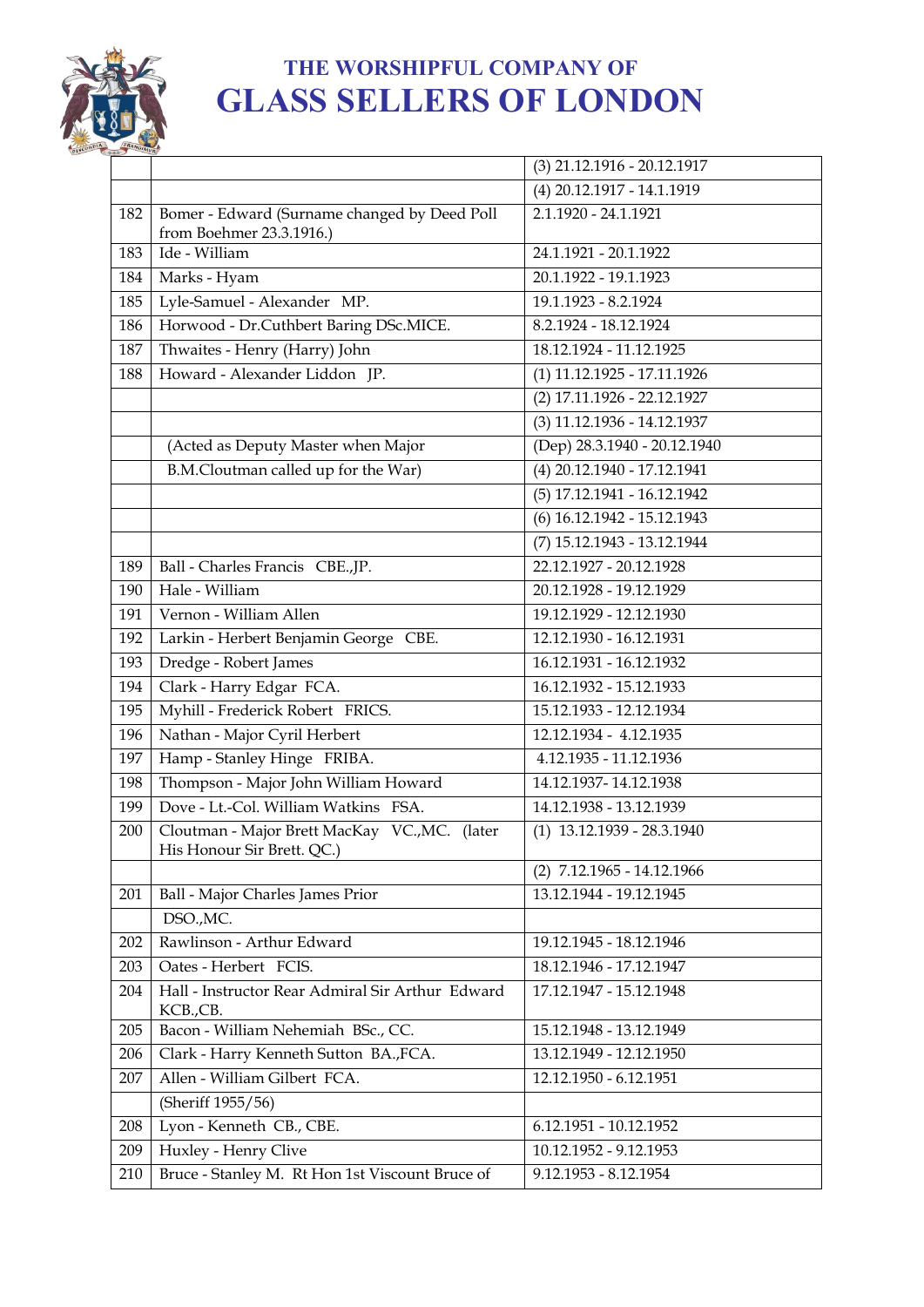

|     | Melbourne.CH., MC., FRS., PC.                                              |                         |
|-----|----------------------------------------------------------------------------|-------------------------|
| 211 | Chown - John Stanley MC.                                                   | 8.12.1954 - 7.12.1955   |
| 212 | Andrade - Prof. Edward Neville da Costa                                    | 7.12.1955 - 6.12.1956   |
|     | DSc., PhD., LLD., FRS.                                                     |                         |
| 213 | Nixon - Sir Frank Henry KCMG., CB.                                         | 6.12.1956 - 5.12.1957   |
| 214 | Hart - Leonard Ernest OBE., JP.                                            | 5.12.1957 - 4.12.1958   |
| 215 | Lewis - Lt.-Col. Dudley DSO., MC., JP.                                     | 4.12.1958 - 15.12.1959  |
| 216 | Vaughan-Williams - Commander Hugh RN                                       | 15.12.1959 - 7.12.1960  |
| 217 | McIntyre - Stuart Charles MBE., FCIS.                                      | 7.12.1960 - 7.12.1961   |
| 218 | Hayman - Sir Cecil George Graham                                           | 7.12.1961 - 6.12.1962   |
| 219 | Rawlinson - Arthur Desmond                                                 | 6.12.1962 - 5.12.1963   |
| 220 | Dickson - Marshall of the RAF Sir William Forster<br>GCB., KBE., DSO., AFC | 5.12.1963 - 8.12.1964   |
| 221 | Ide - William Rufus FSGT.CC.                                               | 8.12.1964 - 7.12.1965   |
| 222 | Evans - Montagu Basil MBE., FRICS.                                         | 14.12.1966 - 13.12.1967 |
| 223 | Pilkington - Dr. Roger Windle                                              | 13.12.1967-11.12.1968   |
| 224 | Bone - George Allan ACII., FCIB.                                           | 11.12.1968 - 17.12.1969 |
| 225 | Clark - Dr. Alec W. OBE.,JP.                                               | 17.12.1969 - 15.12.1970 |
| 226 | Emms - William Edward FCA.                                                 | 15.12.1970 - 14.12.1971 |
| 227 | Williams-Thomas - Lt.-Col. Reginald Silver<br>DSO.,TD.,DL.,JP.             | 14.12.1971 - 14.12.1972 |
| 228 | Field - Mr.Alderman Stanley Alfred                                         | 14.12.1972 - 19.12.1973 |
| 229 | Nathan - Michael Ronald FCA.HonFGE.                                        | 19.12.1973 - 19.12.1974 |
| 230 | Ide - J.Patrick OBE.HMLNT.AG.                                              | 19.12.1974 - 16.12.1975 |
| 231 | Matthews - Stanley Edward FCIPA, ARAeS.                                    | 16.12.1975 - 14.12.1976 |
| 232 | Stuart - William (Bill) Edward Cook OBE.                                   | 14.12.1976 - 15.12.1977 |
| 233 | Gray - Simon Talbot FCA.                                                   | 15.12.1977 - 14.12.1978 |
| 234 | Cottrell - Henry Claude FIA., KStJ.                                        | 14.12.1978 - 13.12.1979 |
| 235 | Feather - Philip Campbell                                                  | 13.12.1979 - 16.12.1980 |
| 236 | Cunningham - Lt.Gen Sir Hugh P KBE.                                        | 16.12.1980 - 17.12.1981 |
| 237 | Pagliero - Leonard OBE., FCIS.                                             | 17.12.1981 - 16.12.1982 |
| 238 | Ball - C. Jim MA.CChem.FRSC.FRSA.                                          | 16.12.1982 - 8.12.1983  |
| 239 | Hender - Victor Charles. BSc.FRSC. CEng.FICE.                              | 8.12.1983 - 6.12.1984   |
| 240 | Northam - Pierrepont Sylvester                                             | 6.12.1984 - 12.12.1985  |
| 241 | Williams-Thomas - David MA.,DL.                                            | 12.12.1985 - 11.12.1986 |
| 242 | Willoughby - Philip John FCA., JP.                                         | 11.12.1986 - 16.12.1987 |
| 243 | Wallis - Michael C.                                                        | 16.12.1987 - 15.12.1988 |
| 244 | Marshall - Robert Frederick Borer                                          | 15.12.1988 - 14.12.1989 |
| 245 | Clark - John Frederick Beatson FCIM.                                       | 14.12.1989 - 13.12.1990 |
| 246 | Normandale - Oliver Cleveland Thompson Roper<br>FSGT.                      | 13.12.1990 - 12.12.1991 |
| 247 | Emms - Vincent Edward ACII.                                                | 12.12.1991 - 10.12.1992 |
| 248 | Northam - Paul Cavell FIBrew.                                              | 10.12.1992 - 9.12.1993  |
| 249 | Horne - John Silvester RIBA., MA., BArch.                                  | 9.12.1993 - 8.12.1994   |